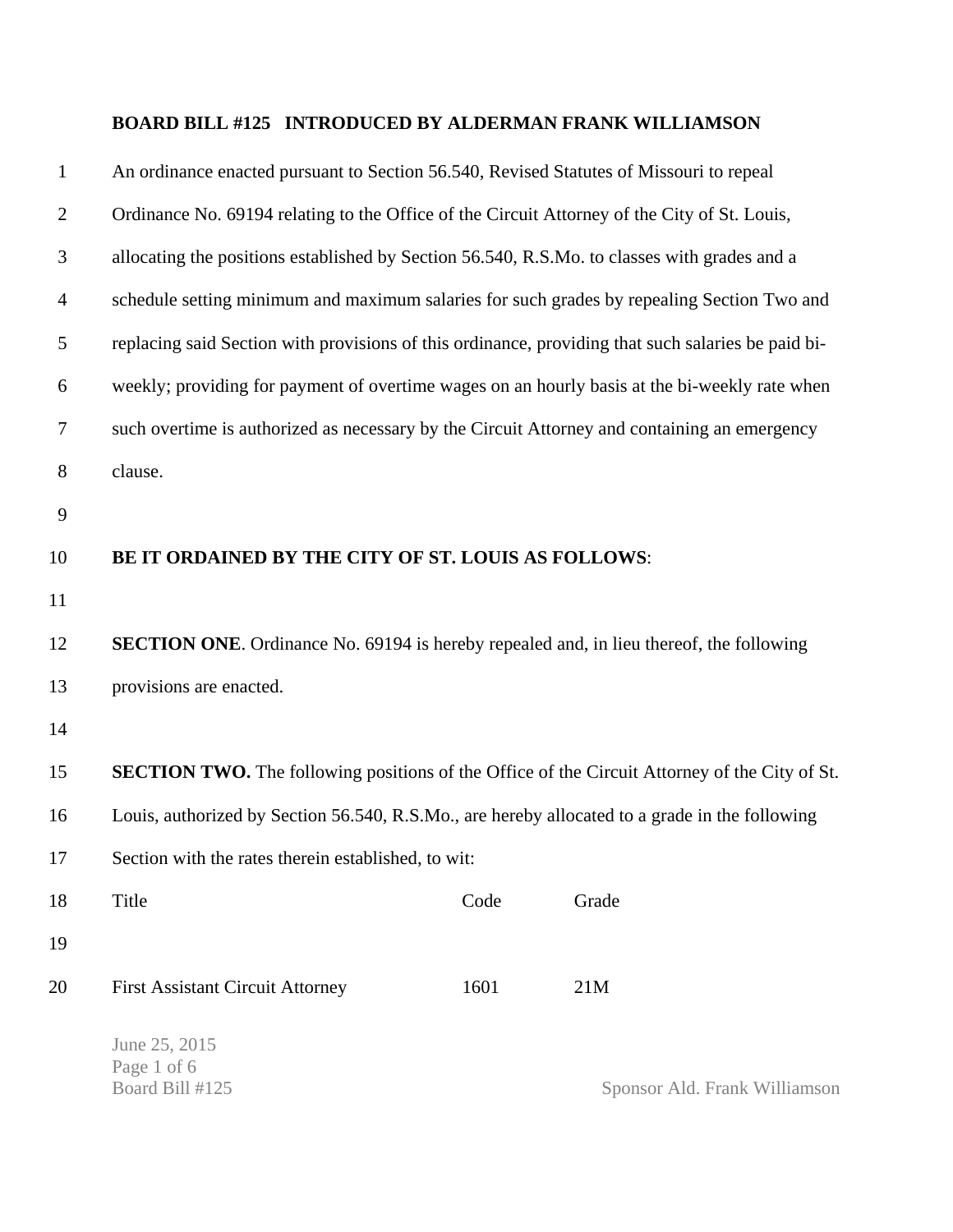| $\mathbf{1}$   | <b>Chief Trial Assistant</b>                    | 1602 | 20M          |
|----------------|-------------------------------------------------|------|--------------|
| $\overline{2}$ | <b>Chief Warrant Officer</b>                    | 1603 | 20M          |
| 3              | <b>Chief Misdemeanor Officer</b>                | 1604 | 20M          |
| $\overline{4}$ | Special Assistant Circuit Attorney I            | 1605 | 15P          |
| 5              | Special Assistant Circuit Attorney II           | 1606 | 17P          |
| 6              | <b>Special Assistant Circuit Attorney III</b>   | 1607 | 18P          |
| 7              | Attorney I                                      | 2361 | 15P          |
| 8              | <b>Attorney II</b>                              | 2362 | 17P          |
| 9              | Attorney III                                    | 2363 | 18P          |
| 10             | <b>Attorney IV</b>                              | 2367 | 20M          |
| 11             | <b>Attorney Manager</b>                         | 2364 | 20M          |
| 12             | <b>Administrative Assistant</b>                 | 1622 | 14P          |
| 13             | <b>Administrative Secretary</b>                 | 1614 | 14G          |
| 14             | <b>Chief Clerk</b>                              | 1617 | 15P          |
| 15             | Chief Investigator                              | 1630 | 15P          |
| 16             | Clerk I                                         | 1112 | 8G           |
| 17             | Clerk II                                        | 1113 | 9G           |
| 18             | Clerk III                                       | 1114 | 11G          |
| 19             | Clerk IV                                        | 1115 | 13G          |
| 20             | <b>Computer Operations Manager</b>              | 1361 | 15P          |
| 21             | <b>Computer Operations Supervisor</b>           | 1327 | 13P          |
| 22             | <b>Computer Operator I</b>                      | 1323 | 10G          |
|                | June 25, 2015<br>Page 2 of 6<br>Board Bill #125 |      | $S_{\Gamma}$ |

Sponsor Ald. Frank Williamson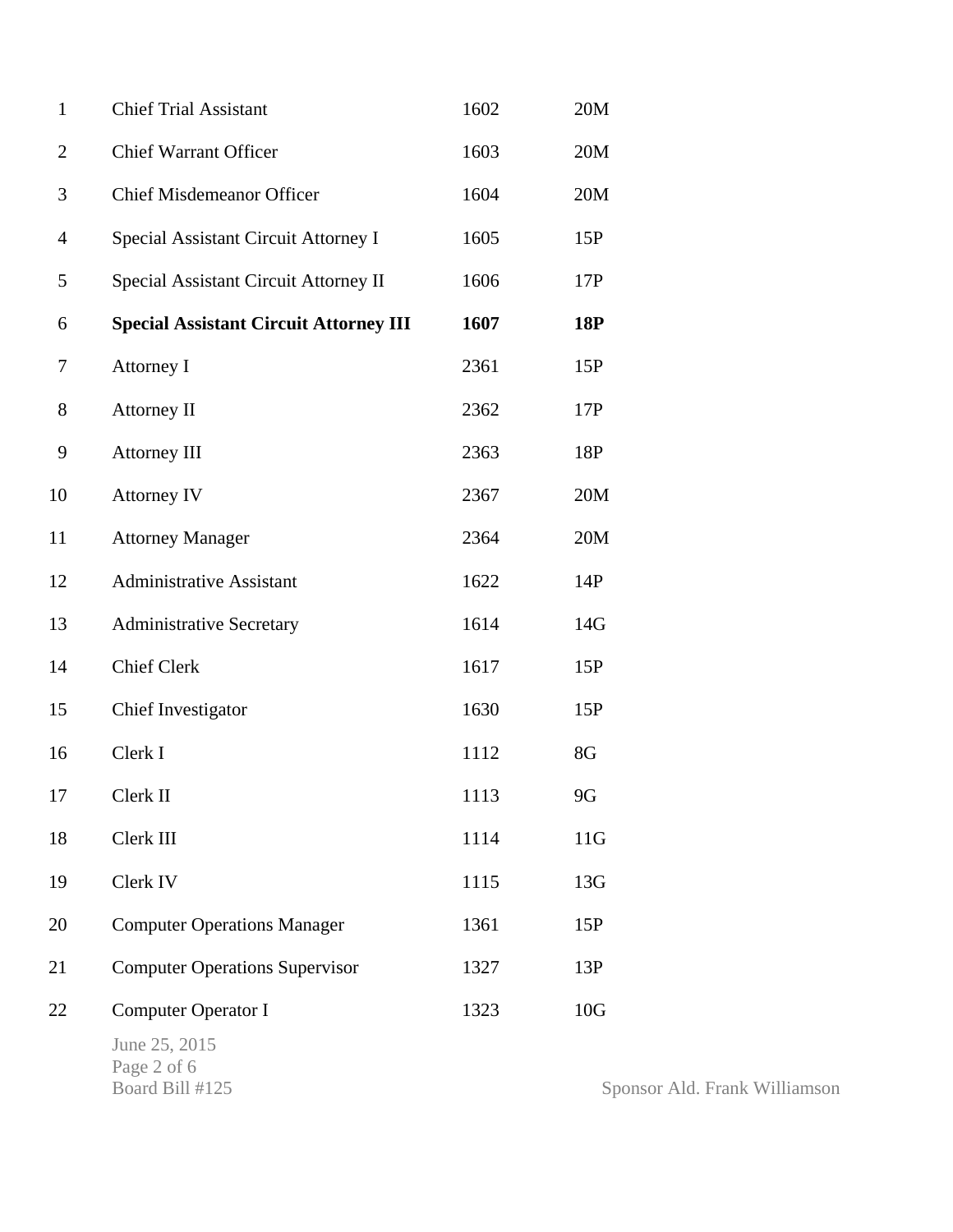| $\mathbf{1}$   | <b>Computer Operator II</b>                     | 1324 | 11G             |
|----------------|-------------------------------------------------|------|-----------------|
| $\overline{2}$ | <b>Computer Operator III</b>                    | 1325 | 12G             |
| 3              | <b>Crime Analyst I</b>                          | 1631 | 13G             |
| $\overline{4}$ | <b>Diversion Manager</b>                        | 1642 | 13G             |
| 5              | Investigator IA                                 | 1633 | 10G             |
| 6              | Investigator I                                  | 1631 | 13G             |
| 7              | Investigator II                                 | 1632 | 14G             |
| 8              | Investigator III                                | 1634 | 15G             |
| 9              | <b>Legal Secretary</b>                          | 1134 | 11G             |
| 10             | Paralegal                                       | 2365 | 12G             |
| 11             | <b>Public Information Officer II</b>            | 1615 | 15P             |
| 12             | Secretary I                                     | 1131 | 9G              |
| 13             | Secretary II                                    | 1132 | 10 <sub>G</sub> |
| 14             | Secretary III                                   | 1133 | 11G             |
| 15             | Typist Clerk I                                  | 1121 | 8G              |
| 16             | Victim Services Counselor I                     | 1642 | 13G             |
| 17             | Victim Services Counselor II                    | 1643 | 14P             |
| 18             | Victim Services Supervisor                      | 1644 | 15P             |
| 19             |                                                 |      |                 |
| 20             | OFFICIAL PAY SCHEDULE FOR CLASSIFICATION GRADES |      |                 |
| 21             |                                                 |      |                 |
|                |                                                 |      |                 |

22 The following is hereby adopted as the allocated salary pay schedule for all classification

June 25, 2015 Page 3 of 6<br>Board Bill #125

Sponsor Ald. Frank Williamson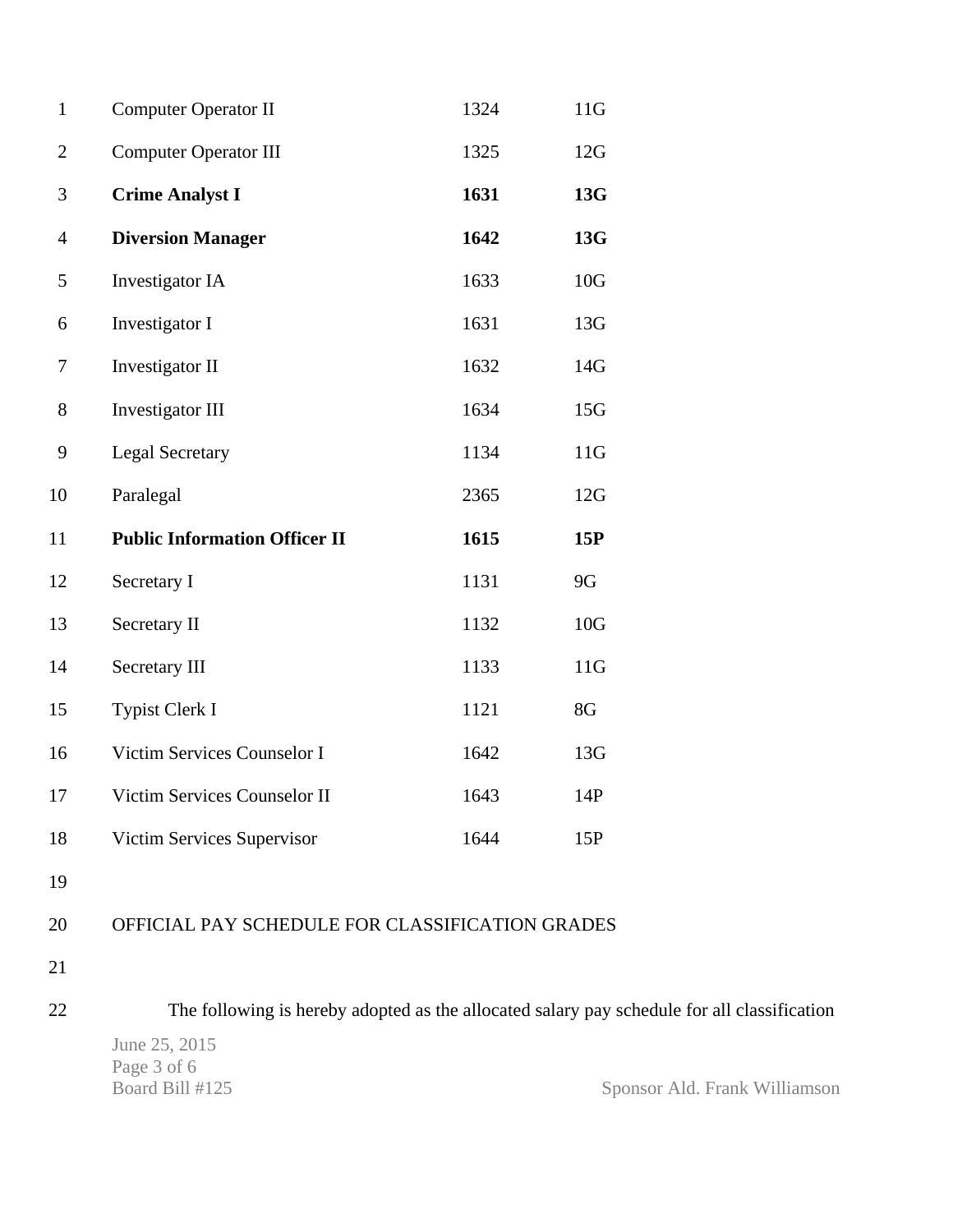1 grades of positions in Section Two of this ordinance, beginning with the biweekly pay period 2 starting the effective date of this Ordinance. The following bi-weekly pay schedule for all grades 3 shall become effective with the beginning of the first pay period following effective passage of 4 this ordinance:

5

| 6              | <b>GRADE</b> | MINIMUM | <b>MAXIMUM</b> |
|----------------|--------------|---------|----------------|
| $\overline{7}$ | 6            | 747     | 1143           |
| 8              | $\sqrt{ }$   | 816     | 1246           |
| 9              | 8            | 889     | 1359           |
| 10             | 9            | 968     | 1481           |
| 11             | 10           | 1055    | 1616           |
| 12             | 11           | 1151    | 1761           |
| 13             | 12           | 1254    | 1920           |
| 14             | 13           | 1320    | 2124           |
| 15             | 14           | 1580    | 2442           |
| 16             | 15           | 1835    | 2809           |
| 17             | 16           | 2111    | 3229           |
| 18             | 17           | 2428    | 3716           |
| 19             | 18           | 2791    | 4273           |
| 20             | 19           | 3212    | 4913           |
| 21             | 20           | 3694    | 5650           |
| 22             | 21           | 3989    | 6102           |
|                |              |         |                |

June 25, 2015 Page 4 of 6<br>Board Bill #125

Sponsor Ald. Frank Williamson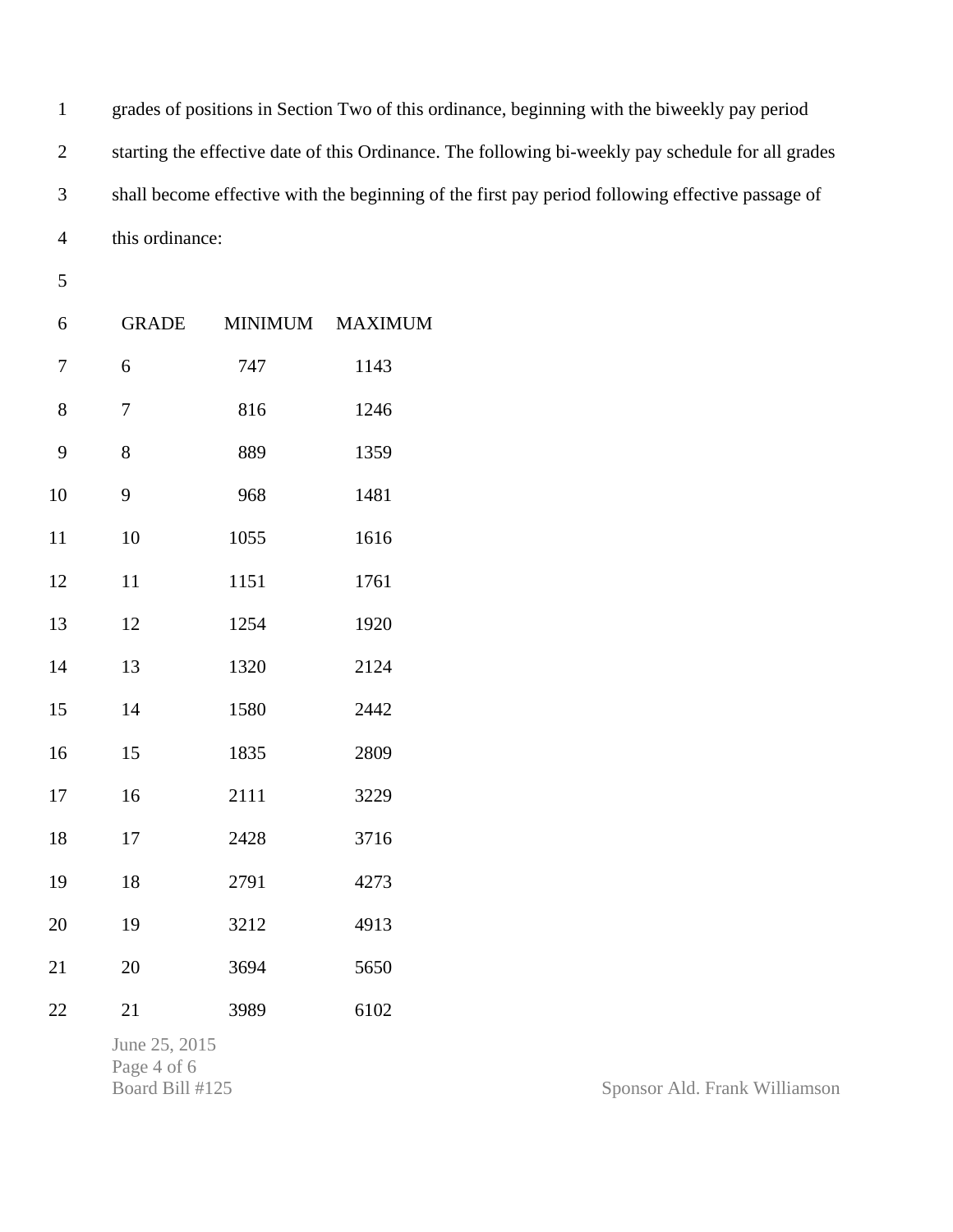| -1 | 22 | 4308 | 6589 |  |
|----|----|------|------|--|
|    |    |      |      |  |

| $\overline{2}$ | 23                                                                                                | 4651                        | 7119 |                                                                                                    |
|----------------|---------------------------------------------------------------------------------------------------|-----------------------------|------|----------------------------------------------------------------------------------------------------|
| 3              |                                                                                                   |                             |      | <b>SECTION THREE.</b> The Circuit Attorney, in making appointments to the positions                |
| $\overline{4}$ | authorized by Section 56.540 R.S.Mo., shall make said appointments within the classes and         |                             |      |                                                                                                    |
| 5              |                                                                                                   |                             |      | grades set out in Section Two of this ordinance, and to an amount of pay within a grade;           |
| 6              |                                                                                                   |                             |      | provided further that the Circuit Attorney may, in her sole discretion, change the classification, |
| 7              |                                                                                                   |                             |      | grade and amount paid to a person appointed as she determines to be required. The Circuit          |
| $8\,$          | Attorney may establish probationary rates of pay for classes of positions established in this pay |                             |      |                                                                                                    |
| 9              | ordinance. Such probationary rates may be less than the rate paid to a regular employee.          |                             |      |                                                                                                    |
| 10             |                                                                                                   |                             |      |                                                                                                    |
| 11             | <b>SECTION FOUR.</b> The salary for grades of positions shall be paid bi-weekly.                  |                             |      |                                                                                                    |
| 12             |                                                                                                   |                             |      |                                                                                                    |
| 13             |                                                                                                   |                             |      | <b>SECTION FIVE.</b> The annual rate of employee compensation shall be twenty-six (26)             |
| 14             |                                                                                                   |                             |      | times the bi-weekly scale of pay for the grade applicable to the employee's position. No           |
| 15             |                                                                                                   |                             |      | employee shall be paid at a rate lower than the minimum or higher than the maximum of the          |
| 16             |                                                                                                   |                             |      | salary range established for the grade to which his/her class has been allocated. Nothing in this  |
| 17             |                                                                                                   |                             |      | section shall be construed as preventing the Circuit Attorney from paying less than the maximum    |
| 18             |                                                                                                   | provided in this ordinance. |      |                                                                                                    |
| 19             |                                                                                                   |                             |      |                                                                                                    |
| 20             |                                                                                                   |                             |      | <b>SECTION SIX.</b> (A) Employees occupying positions allocated in Section Two to a grade          |
| 21             |                                                                                                   |                             |      | of 15G or lower, or to a grade of 18P or lower, may be eligible to receive, in addition to the     |
| 22             |                                                                                                   |                             |      | regular salary, pay for overtime hours authorized by the Circuit Attorney. The rate of such        |
|                | June 25, 2015<br>Page 5 of 6<br>Board Bill #125                                                   |                             |      | Sponsor Ald. Frank Williamson                                                                      |
|                |                                                                                                   |                             |      |                                                                                                    |